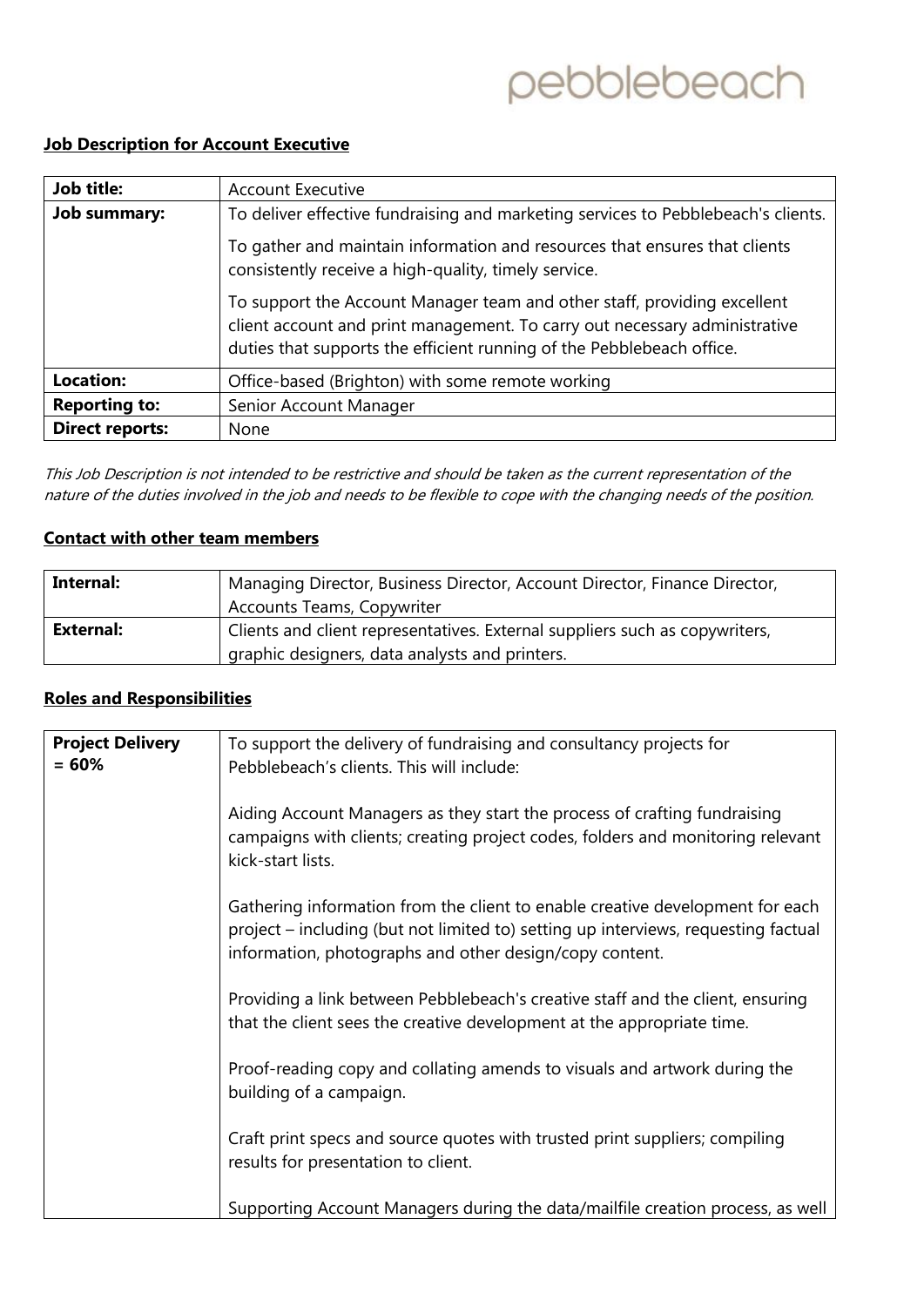| as during the print process.<br>Post-campaign administrative work with data, filing sample copies and<br>following up with clients. |
|-------------------------------------------------------------------------------------------------------------------------------------|
| Ensure that all elements of the campaign are correctly loaded and maintained<br>on Basecamp and/or the server.                      |
| Booking in review meetings with clients.                                                                                            |
| Support the MD/TC with consultancy project as and where appropriate.                                                                |

| <b>Administration</b><br>$= 30%$ | Organise Pebblebeach gatherings (booking venues and inviting shareholders).                                    |
|----------------------------------|----------------------------------------------------------------------------------------------------------------|
|                                  | Maintain important documents such as the Mailmark ID list, appeal costs,<br>passwords and data compliance log. |
|                                  | Request and chase printer rebates.                                                                             |
|                                  | Maintain an accurate list of relevant fundraising events and conferences.                                      |

|                            | Any other digital marketing activities in support of the marketing team.                                                  |
|----------------------------|---------------------------------------------------------------------------------------------------------------------------|
|                            | Setting up and monitoring Pebblebeach's Eventbrite events.                                                                |
| Digital Marketing =<br>10% | Support the team in the curation of visuals and copy for Linkedin and Twitter<br>posts; posting on behalf of Pebblebeach. |

|                                            | ***                                                             |
|--------------------------------------------|-----------------------------------------------------------------|
| <b>Touchpoints with</b><br>the Pebblebeach | Monthly catch ups with Account Director, Senior Account Manager |
| Team                                       | Regular catch-ups with Senior Account Manager                   |
|                                            | Weekly PB team catch-ups                                        |
|                                            | Regular individual catch-ups as team members require.           |
|                                            |                                                                 |

| <b>Dimensions and</b> | The Account Executive will be working to the Senior Account Manager and                                         |
|-----------------------|-----------------------------------------------------------------------------------------------------------------|
|                       | <b>limits of authority /</b> $ $ must ensure that all client-facing work is approved by the SAM before going to |
| influence             | the client (when applicable).                                                                                   |
|                       |                                                                                                                 |

| / environment | <b>Working conditions</b>   Will be required to occasionally attend client visits across the UK, ROI and/or<br>overseas. |
|---------------|--------------------------------------------------------------------------------------------------------------------------|
|               | Will be required to work out of office hours when needed.                                                                |

| <b>Other duties</b> | To undertake any other duty within your ability and within reason, as may be |
|---------------------|------------------------------------------------------------------------------|
|                     | required from time to time, at the direction of your line manager.           |